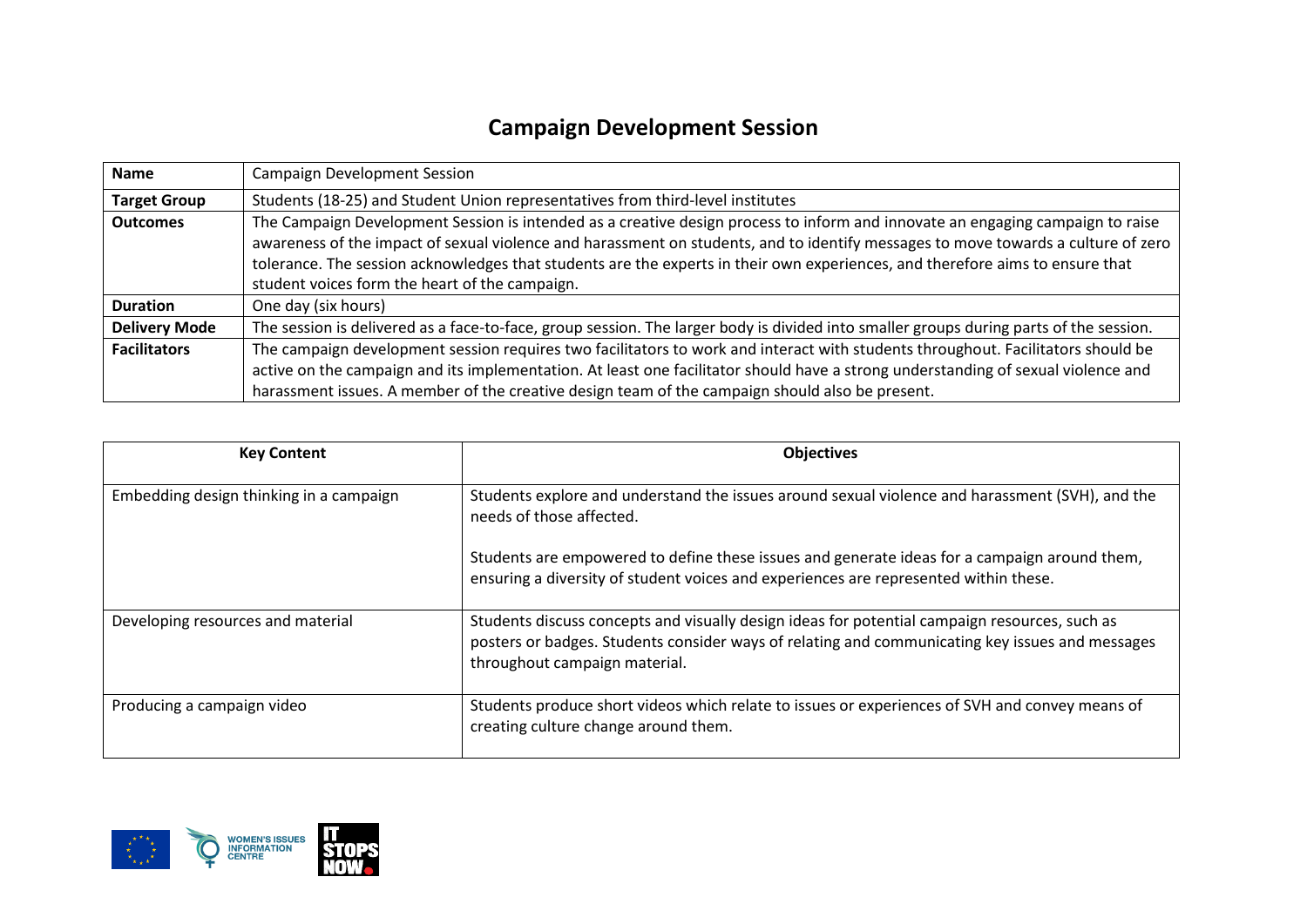| <b>Notes on Participation</b>                  |                                                                                                                                                                                                                                                                                                                                                                                                                                                                                                                                                                                                                                                                                                                                                                                                                                                                                                                                                                                                                                                                                                                                     |  |  |
|------------------------------------------------|-------------------------------------------------------------------------------------------------------------------------------------------------------------------------------------------------------------------------------------------------------------------------------------------------------------------------------------------------------------------------------------------------------------------------------------------------------------------------------------------------------------------------------------------------------------------------------------------------------------------------------------------------------------------------------------------------------------------------------------------------------------------------------------------------------------------------------------------------------------------------------------------------------------------------------------------------------------------------------------------------------------------------------------------------------------------------------------------------------------------------------------|--|--|
| <b>Setting Ground</b><br><b>Rules</b>          | Facilitators should emphasise that the session values respectful participation, allowing others to speak, taking an open-minded<br>approach to discussions, and creating a safe space for ideas to be shared. Confidentiality is also extremely important. Facilitators<br>should ask the group to add to this list to ensure that students help to shape the space for the session also.                                                                                                                                                                                                                                                                                                                                                                                                                                                                                                                                                                                                                                                                                                                                           |  |  |
| <b>Respecting the</b><br><b>Subject Matter</b> | The session touches on what can be difficult subject matter. Although recognising that students may have personal experience of<br>SVH, facilitators should reinforce with the group that nobody is being asked to share their personal experience or to participate<br>beyond a level that they personally are not comfortable with; all students are free to leave the session at any point they feel they<br>need to. As the session focuses on teamwork, the space is to be kept free from judgement, and confidentiality is paramount:<br>highlight that, if anybody does share a personal experience, it is not to go beyond the room.<br>Remind students of the dynamics of societal relationships. Some ideas or proposals being discussed may at first seem insensitive.<br>However, this can be part of the creative process, and doesn't mean anything personal or negative. It is ok to have fun and to be<br>funny without it being a personal opinion.<br>Make students aware that, if they find any aspect of the session challenging, they are very welcome to speak to the facilitators<br>privately at any point. |  |  |

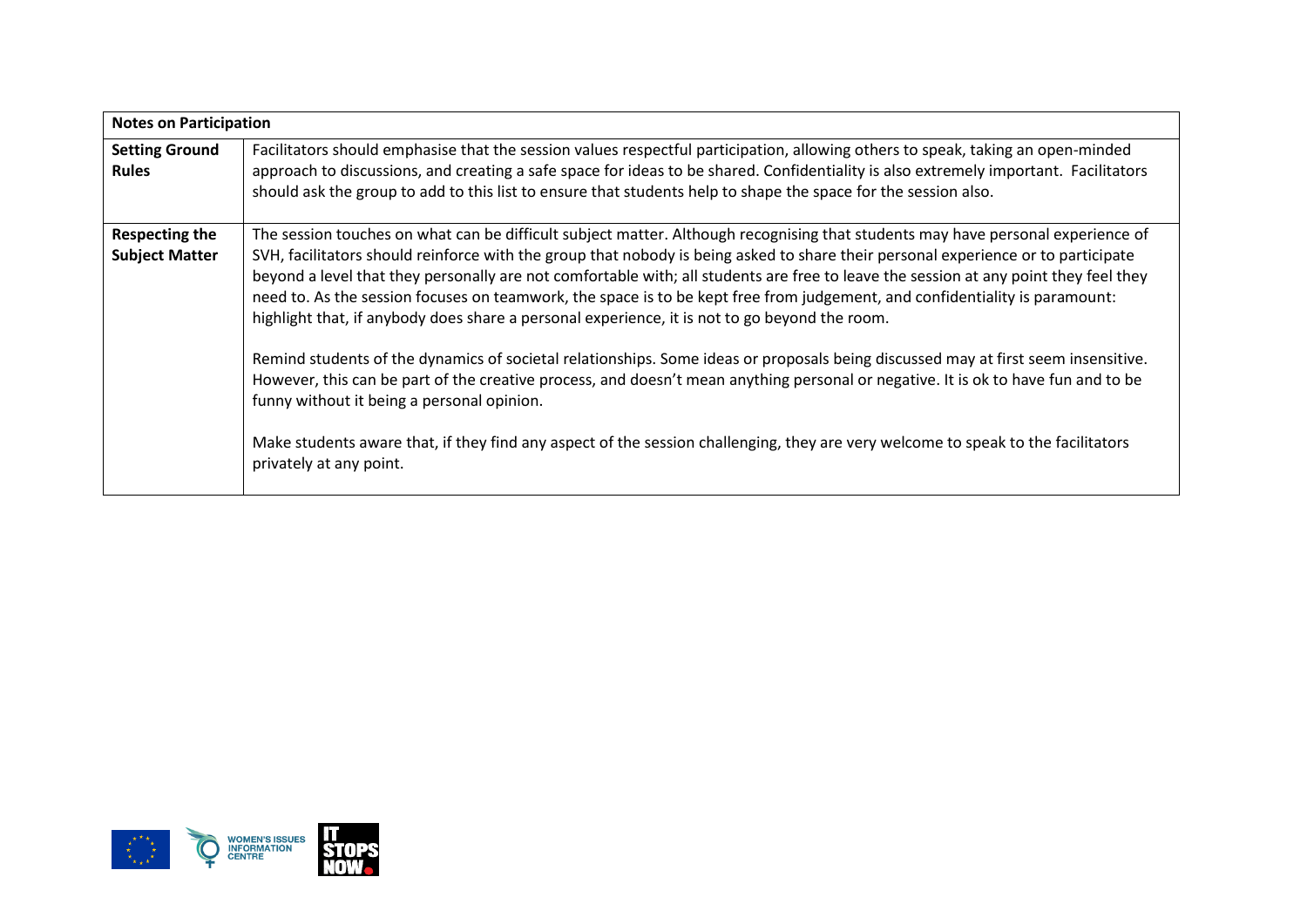| <b>Stage</b>                      | <b>Activity</b>                                                                                                                                                                                                                                                                                                                                                                                                           | <b>Materials</b>                                                                                                                                                                  | <b>Timing</b> |
|-----------------------------------|---------------------------------------------------------------------------------------------------------------------------------------------------------------------------------------------------------------------------------------------------------------------------------------------------------------------------------------------------------------------------------------------------------------------------|-----------------------------------------------------------------------------------------------------------------------------------------------------------------------------------|---------------|
| <b>Introductions and Overview</b> |                                                                                                                                                                                                                                                                                                                                                                                                                           |                                                                                                                                                                                   |               |
| Housekeeping                      | Give an overview of the session format, detailing practicalities such as timing, breaks,<br>bathroom locations, and any health and safety or fire procedures etc.<br>Explain the session objectives and underscore the ground rules for participation.<br>Remind participants that taking part is safe and confidential, and support is available to<br>anyone who needs it at any time throughout the session.           | Flipchart paper and<br>markers for writing<br>down the ground rules.<br><b>Blutac for sticking</b><br>flipchart paper to the<br>wall for duration of<br>session.                  | 5 minutes     |
| <b>Icebreaker</b>                 | Break participants into pairs, giving them two minutes each to introduce themselves to<br>one another. After a few minutes, bring the group back together.<br>Each partner then introduces the other to the main group, including one interesting or<br>unusual fact about the other person in their introduction.                                                                                                        |                                                                                                                                                                                   | 10 minutes    |
| <b>Warming Up</b>                 | Split participants into small groups to brainstorm, combining two or more icons to<br>create an invention.<br>For example, take the two icons of a dog and a house to create a virtual reality headset,<br>a virtual reality programme for dogs so that they can connect and play with other dogs<br>so they're not lonely when their owners are away.<br>Ask participants to share their inventions with the main group. | Projector / laptop for<br>showing presentation,<br>with slide explaining<br>activity<br>Post-It notes for<br>documenting<br>inventions<br>Flip chart paper to stick<br>notes onto | 20 minutes    |

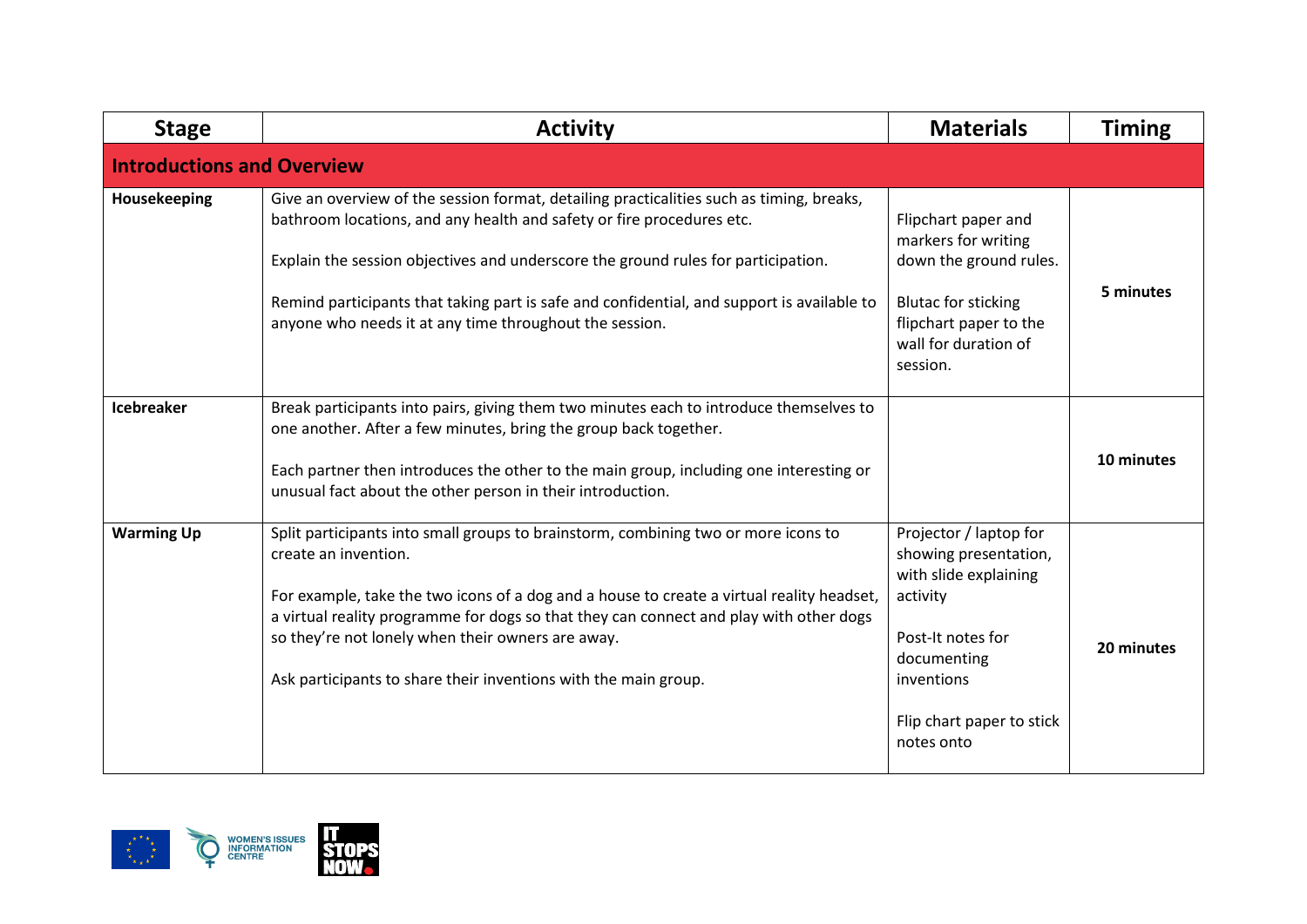| <b>Exploring Design Thinking</b> |                                                                                                                                                                                                                                                                                                                                                                                                                                                                                                                                                                                                                                                                                                                               |                                                                                                               |                                                         |
|----------------------------------|-------------------------------------------------------------------------------------------------------------------------------------------------------------------------------------------------------------------------------------------------------------------------------------------------------------------------------------------------------------------------------------------------------------------------------------------------------------------------------------------------------------------------------------------------------------------------------------------------------------------------------------------------------------------------------------------------------------------------------|---------------------------------------------------------------------------------------------------------------|---------------------------------------------------------|
| <b>Explaining the</b><br>concept | Discuss the background and concept of design thinking. Explain the phases of the<br>design thinking process:<br>Empathise - explore needs of and practice empathy with audience<br>$\bullet$<br>Define - identify audience's problem and explore insights into it<br>$\bullet$<br>Ideate - challenge assumptions and create ideas for innovative solutions to the<br>problem<br>Prototype - generate solutions<br>Test - implement and analyse solutions.<br>Briefly introduce IDEO and its concept of participative creativity. Underline the<br>democratic, interactive nature of this approach in not appointing leaders.<br>If there is time, play an introductory video<br>(https://www.youtube.com/watch?v=W6EgoiPxNDs) | Projector / laptop for<br>playing presentation<br>with slide on design<br>thinking and for<br>screening video | 10 minutes<br>without video<br>25 minutes with<br>video |
| <b>Applying the</b><br>concept   | Break participants into smaller groups to apply a design thinking process to a sample<br>problem or issue, inviting groups to come up with solutions to it.<br>Demonstrate how groups can practically apply design thinking concepts:<br>Empathise - outline and empathise with the needs of the target group<br>$\bullet$<br>Define - determine and characterise the problem<br>Ideate – generate ideas as a group, writing these on Post-It notes<br>$\bullet$<br>Prototype - create your solution as a group<br>Test - present prototype to the main group and get feedback.                                                                                                                                               | Post-it notes                                                                                                 | 10 minutes                                              |

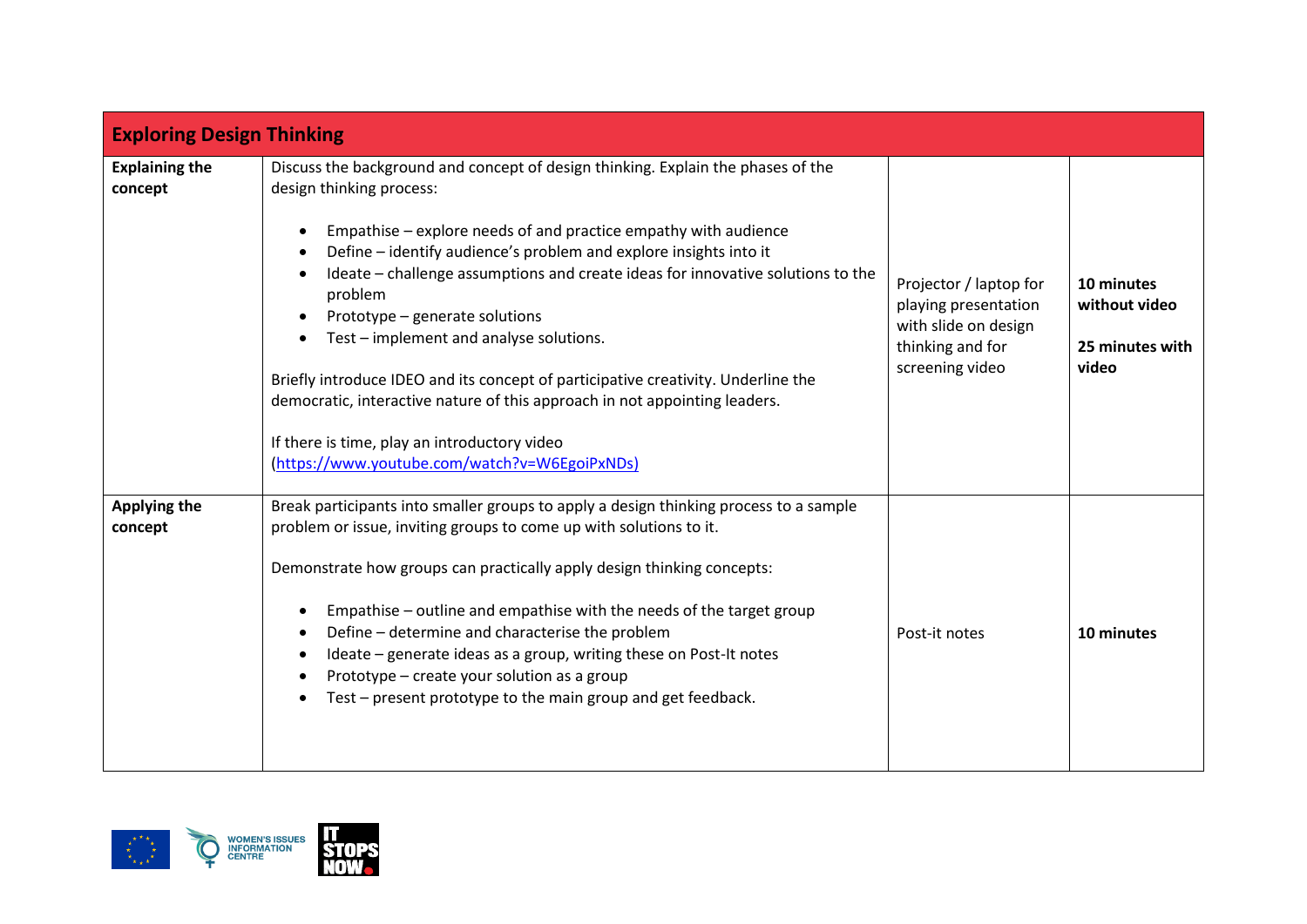| <b>Developing Campaign Material</b> |                                                                                                                                                                                                                                                                                                                                                                                                                                                                                                                                                                                                                                                                                                                                      |                                                                                                   |        |
|-------------------------------------|--------------------------------------------------------------------------------------------------------------------------------------------------------------------------------------------------------------------------------------------------------------------------------------------------------------------------------------------------------------------------------------------------------------------------------------------------------------------------------------------------------------------------------------------------------------------------------------------------------------------------------------------------------------------------------------------------------------------------------------|---------------------------------------------------------------------------------------------------|--------|
| Designing a poster                  | Explain the target audiences for campaign posters, such as:<br>Perpetrators of SVH<br><b>Bystanders</b><br>Family and friends of a SVH survivor, or a person who they might disclose to<br>Wider society<br>Divide participants into groups to brainstorm concepts and create slogans for one of<br>the poster audiences each, using the various phases of design thinking process. Give<br>groups Post-It notes to document their ideas as they go along.<br>Ask groups to design the posters visually, using flipchart paper to lay them out. Provide<br>markers, magazines, and newspapers for them to collect ideas and images to use.<br>Invite each group to present their poster: facilitate discussion and feedback on each. | <b>Coloured Post-It Notes</b><br>Flipchart paper<br><b>Markers</b><br>Magazines and<br>newspapers | 1 hour |
| Developing other<br>materials       | Divide participants into groups to design other campaign materials, such as:<br>Postcards or palmcards<br><b>Bookmarks</b><br>Lottery cards<br>Notebooks<br>Digital assets<br>Wildcard (innovative ideas from the group)<br>Materials can relate to a range of SVH issues and perspectives (consent, bystander<br>approaches, victim-blaming, sexist comments etc).<br>Invite the groups to use the design thinking process to brainstorm, prototype, and<br>present ideas back to participants.                                                                                                                                                                                                                                     | Notebooks<br>Paper<br>Craft materials<br>Flipchart paper<br>Pens                                  | 1 hour |

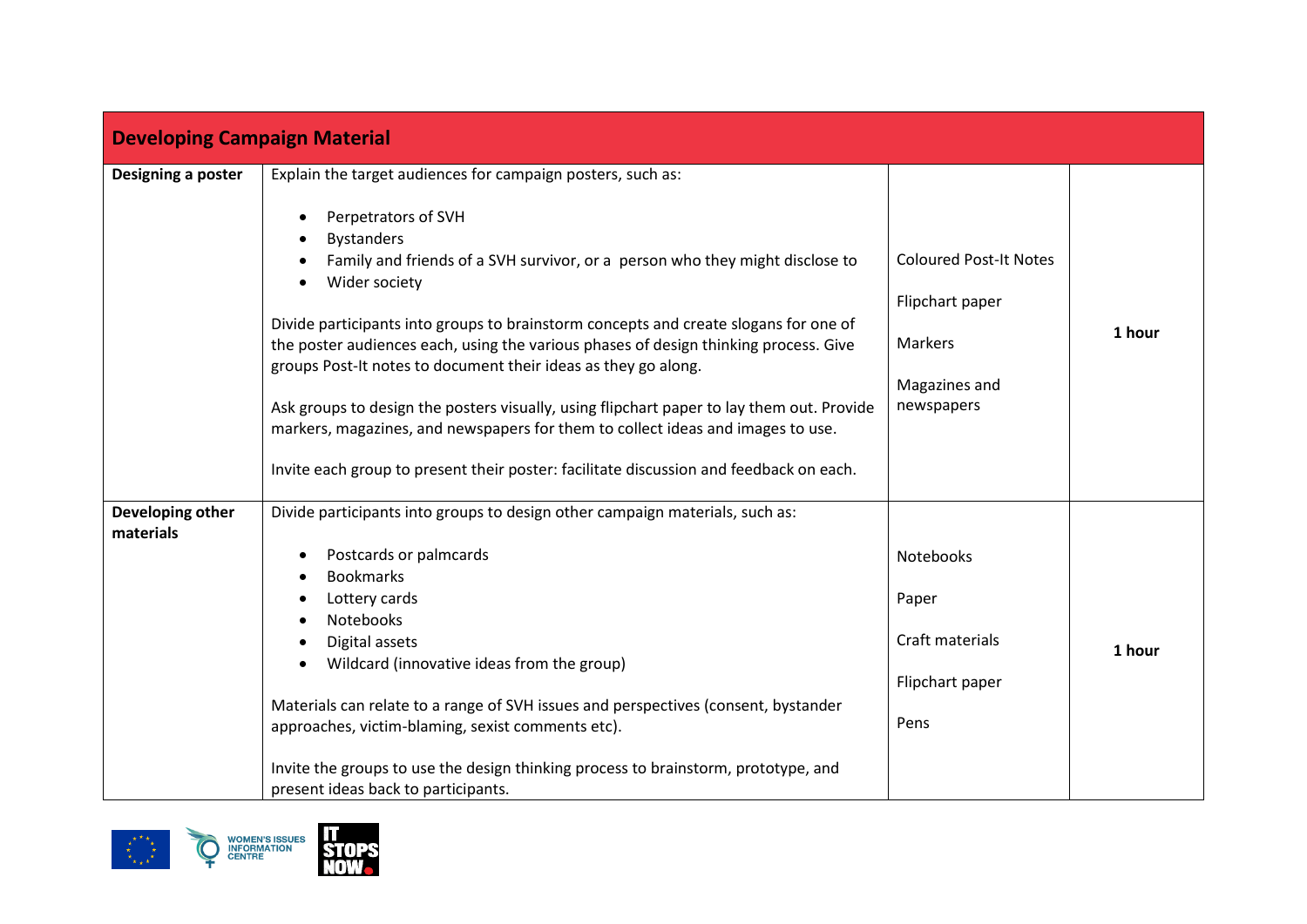| <b>BREAK</b>                        |                                                                                                                                                                                                                                                                                                                                                                                                                                                                                                                                                                                                                                             |                                                                                                                                                                     |         |
|-------------------------------------|---------------------------------------------------------------------------------------------------------------------------------------------------------------------------------------------------------------------------------------------------------------------------------------------------------------------------------------------------------------------------------------------------------------------------------------------------------------------------------------------------------------------------------------------------------------------------------------------------------------------------------------------|---------------------------------------------------------------------------------------------------------------------------------------------------------------------|---------|
| <b>Developing a Campaign Video</b>  |                                                                                                                                                                                                                                                                                                                                                                                                                                                                                                                                                                                                                                             |                                                                                                                                                                     |         |
| <b>Brainstorming</b><br>video ideas | Divide participants into groups to brainstorm and script a short campaign video,<br>according to design thinking concepts. Groups should be aiming for videos of 1.30<br>minutes in length.<br>Videos should address some key SVH issues and messages, such as:<br>How women experience SVH throughout their lives: it is not a once-off<br>$\bullet$<br>experience or issue<br>Diverse experiences of survivors of SVH<br>$\bullet$<br>Support for survivors of SVH<br>$\bullet$<br>Consent and need for proactive understanding of it<br>$\bullet$<br>Bystander approaches and calling out/not colluding with SVH behaviours<br>$\bullet$ | Paper<br>Post-It notes<br><b>Markers</b>                                                                                                                            |         |
| Producing a video                   | Ask groups to film their video ideas. Invite participants to use different locations for<br>their video and to leave the vuilding for filming if needed.<br>Provide a laptop with basic editing software (e.g. Windows Moviemaker) for each<br>group.<br>Participants can shoot the film on their smartphones, filming as a roleplay in one take<br>or producing short segements to edit together on the laptop.<br>Play the videos back to the participants, facilitating feedback and discussion.                                                                                                                                         | Props<br>Laptop (with basic<br>editing software, such<br>as Windows Movie<br>Maker) for each group<br>USB cable(s) to transfer<br>footage from phones<br>to laptops | 2 hours |